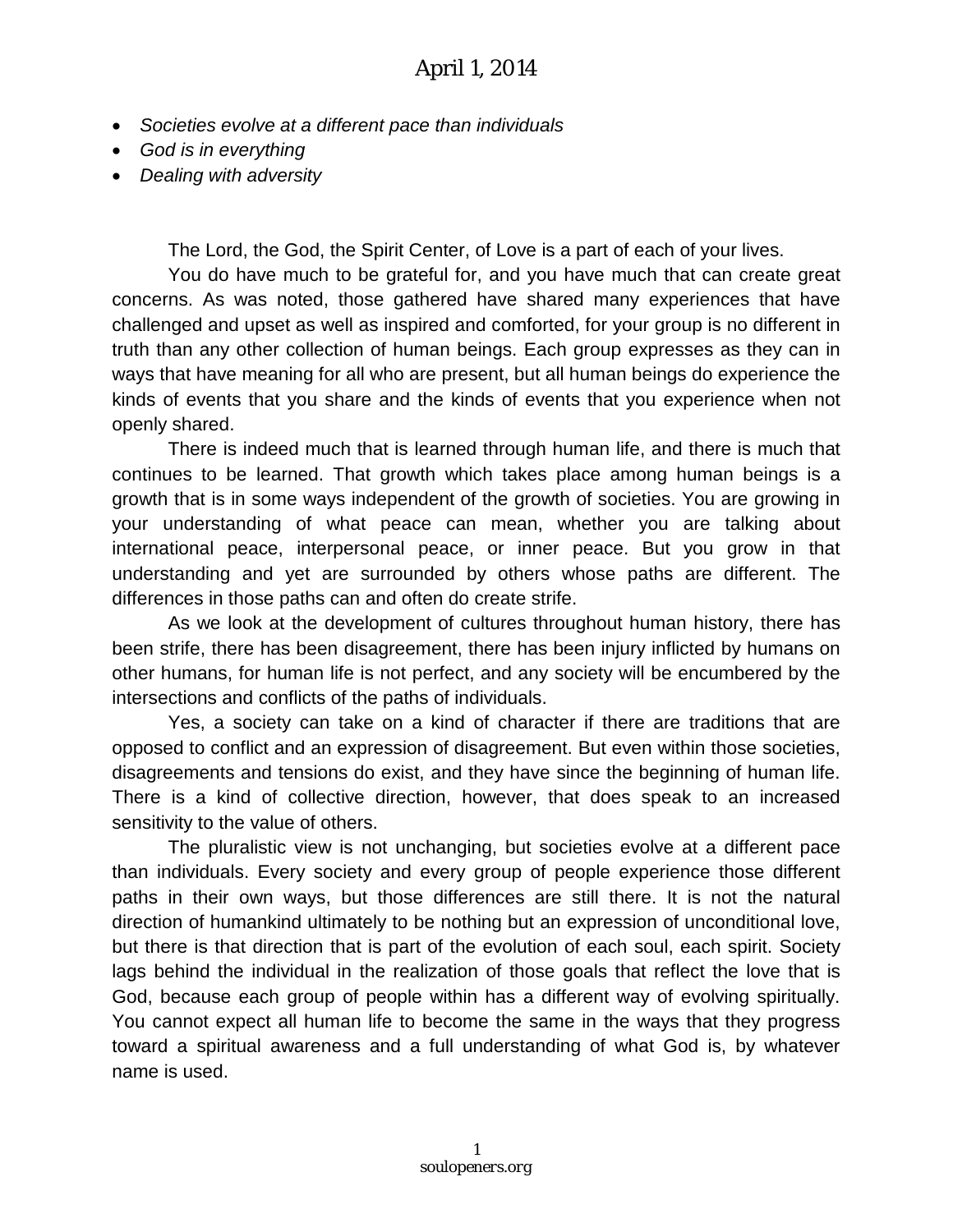The needs for you as a human being circulate around your own development and the enhancement of those with whom you interact either directly or through prayer. No single individual will permanently change an entire culture, but all individuals have the potential to influence that change in their own unique ways.

All people have an obligation, a responsibility, to become loving in ways that are appropriate for them. Your development as individuals depends solely on the openness that you experience and the openness that you create. We have spoken often of the need to be vulnerable, to be receptive, not always to give. This was underscored very strongly in your gathering here, but it is true for all human beings. It is easy to be consumed by your own engagements with less sensitivity to what others can provide. You know you become loving as a consequence of being loved, but being loved by others is not enough. You must be open to knowing you are loved by others.

When you pray for another, you pray for that individual to be open. You don't just pray that God acts or intervenes or interrupts or directs. Your prayers are not for the purpose of engaging God but rather for you to be open to the engagement that already is.

Your connection to your own culture should be a connection of openness, a connection that accepts. You know so well the value of unconditional love, but the other side of that issue is the importance of unconditional acceptance, acceptance of love that is directed toward you. It is a two-way street. You do receive, you do give, but it is important that that two-directional existence be enhanced and strengthened. If you strengthen your openness to the peace and love that you seek, and if you pray for the strength to receive the balance that is so necessary, you will then be in a position of openness to all who are around you, and it is that openness that is what all human beings must ultimately learn.

Many create barriers that are defensive in nature but fearful in cause. No one is given life to build walls. All are given lives to open those shutters.

You wish to be open to God's presence in life, but you experience the presence that you seek through others. You are part of what God is and who God is toward others. God's presence is not such that it is seen only as a ray of light coming from the heavens. It may be thought to be such as a way of understanding what it means to be guided, to be directed, but in reality, God's presence is the presence of all that is, all that exists, all that has been created.

You ask to hear God; listen to your neighbor. You ask for ways to see God; open your heart to all that surrounds you. You do not see with your eyes. You see with your heart, and you see through love. If you wish to be godly, do not wish for a flash of inspiration that tells you how to be godly. Rather, be fully open to the God that is within you, open to the light that is within you, and allow that light to go beyond who you are, what you are, where you are, and when you are.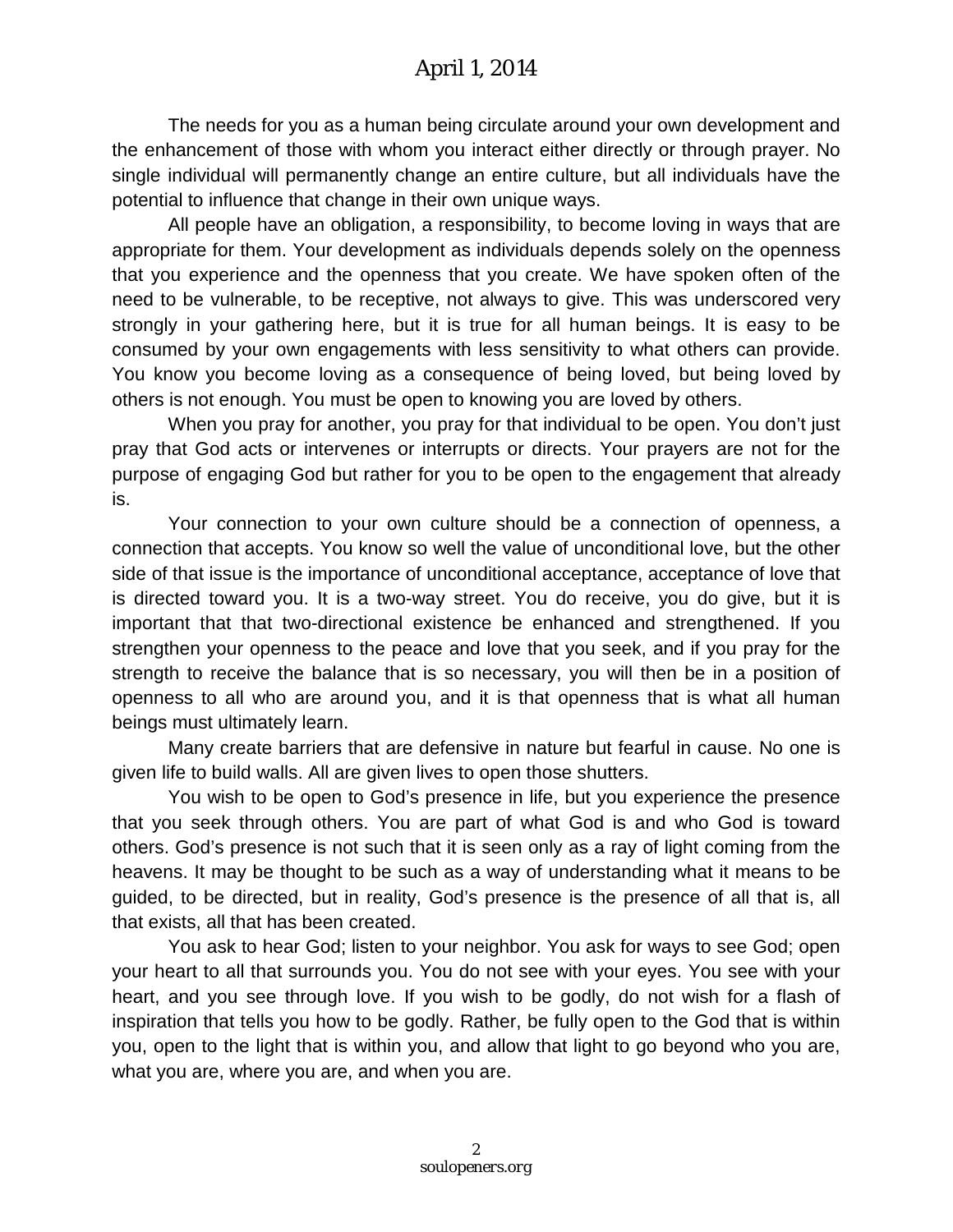You look for God. God is inside. God is inside you. God is inside everything. When you open your heart and accept that God is in everything, you cannot possibly miss seeing God. God is love, of course, but God is also everything, and you are a part of that everything, and therefore you have within you an expression of God.

Whatever you pray for is already within you. You pray for balance—it is within. You pray for healing, peace, understanding, patience, tolerance, love—all that is within you. There is nothing that you can pray for that doesn't already exist inside you. You pray for light—the light is inside. You only need to see it with your heart. You pray for peace, for understanding—anything that you ask of God is within and around you. You are not asking God to act; you are asking yourself to see. That seeing with the heart is seeing with love. Love who you are, what you are, where you are, when you are, and then offer that same love to everyone.

Yes, there are challenges. Yes, there are those who seem to step into your path to make progress more difficult, but they are also of equal value. They have an equal place in the light. They have the light within them that is within you. If their shutters remain closed, then that is where they are at the moment in their development. They are no less because of vision being closed. You cannot expect to have clear vision at all times, but it is important to remember when you have seen God, so that when you do not see that Presence, you still know that God is there, that God is within, and that you are a part of what God is.

Life is precious and affords you the opportunity to find meaning, meaning in everything. There is meaning in what brings joy and peace. There is meaning to be drawn from what creates conflict, pain or sadness. There is meaning to all that you experience, because what you experience belongs to the creation of God. It is not God's purpose to create suffering or sadness, but suffering or sadness is encountered within creation, and therefore if not caused by God, it belongs to God.

Accept all that you encounter as belonging to God, and don't waste your thoughts on whether something that creates pain or sadness is caused or willed by God, for that is not what God is. You are what God is. Those whom you see and know and know of and have no idea about are all God.

Live with an openness to what is beyond you and most especially what is within you, because in acknowledging what is within, you are acknowledging equally what is in every human that you encounter, what is in every object that exists. Your vision continues to open, to broaden, to deepen. You can rejoice that you are given the vision of the strength that you already have. Embrace who you are, and embrace all others for who they really are.

Our prayers are for your vision from the heart. Our prayers, our energies are devoted to helping you broaden that vision and broaden your ability to be open to all that surrounds your lives.